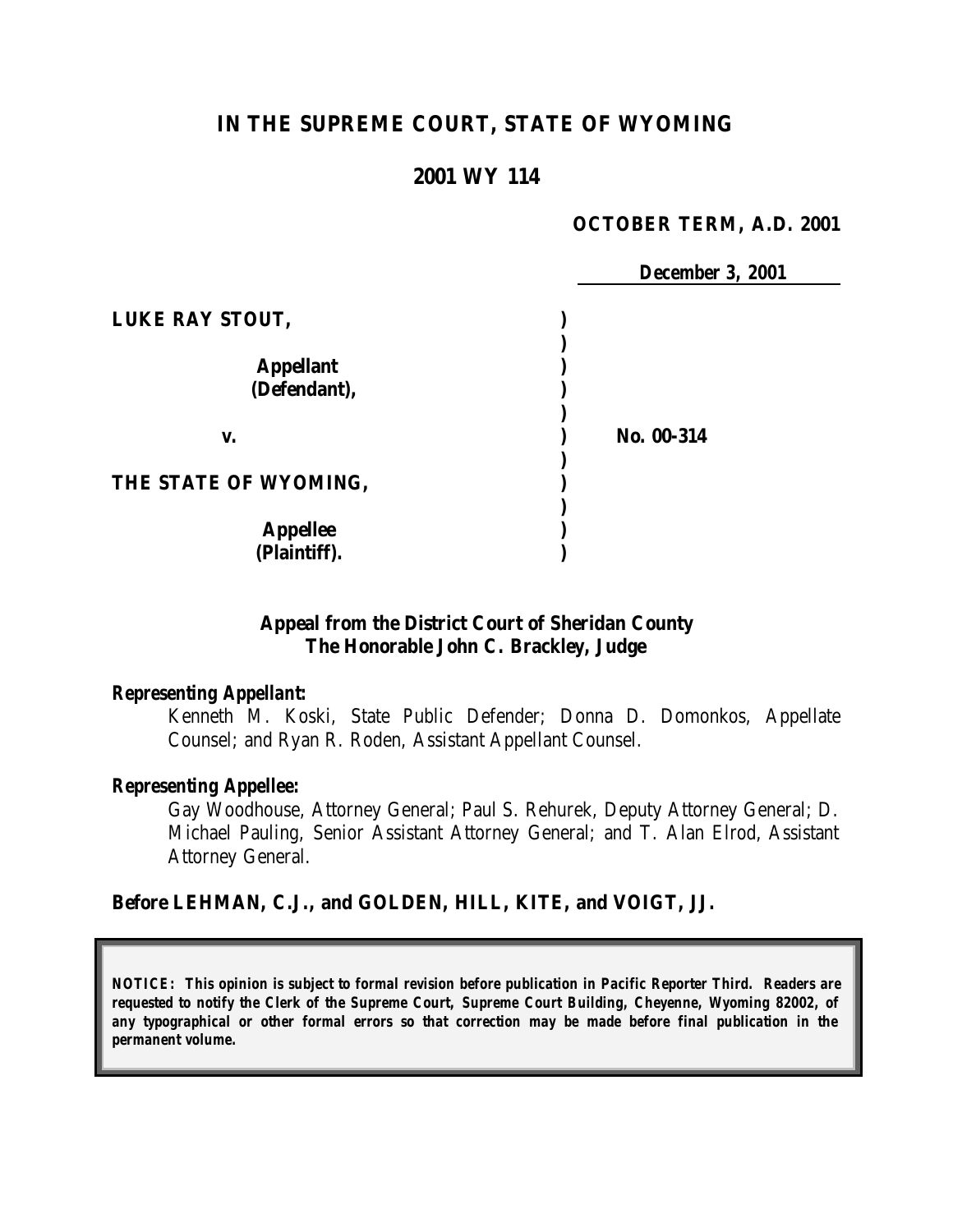### **HILL, Justice.**

[¶1] Luke Ray Stout (Appellant) appeals the denial of his motions to withdraw his guilty plea filed prior to sentencing and his request for new counsel. Appellant also claims that his counsel did not adequately represent him at sentencing. We affirm.

[¶2] Appellant raises two issues on appeal:

## Issue I

Whether the district court abused its discretion in failing to fully explore Appellant's request for substitute counsel; in the alternative, the district court abused its discretion in not rejecting, on its own motion, Appellant's guilty plea, or failing to grant Appellant's motion for withdrawal of guilty plea, as Appellant was not adequately advised by appointed counsel?

## Issue II

Whether Appellant was adequately represented at his sentencing, in violation of his sixth amendment right to counsel?

The State framed the issues on appeal in slightly different language:

- I. Did the district court properly deny Appellant's motions for substitution of counsel and withdrawal of his guilty plea?
- II. Did Appellant receive adequate and effective representation at his sentencing hearing?

## **FACTUAL BACKGROUND**

[¶3] On March 9, 2000, Appellant slit Justin Bloxom's throat. Fortunately, Bloxom survived. Appellant was arrested and charged with attempted first-degree murder. On August 16, 2000, Appellant entered into a plea agreement with the State. Appellant agreed to plead guilty to attempted voluntary manslaughter and, in exchange, the State agreed to recommend a sentence of 10 to 18 years in the penitentiary. A change of plea hearing was held at which Appellant was informed that by pleading guilty he would be waiving certain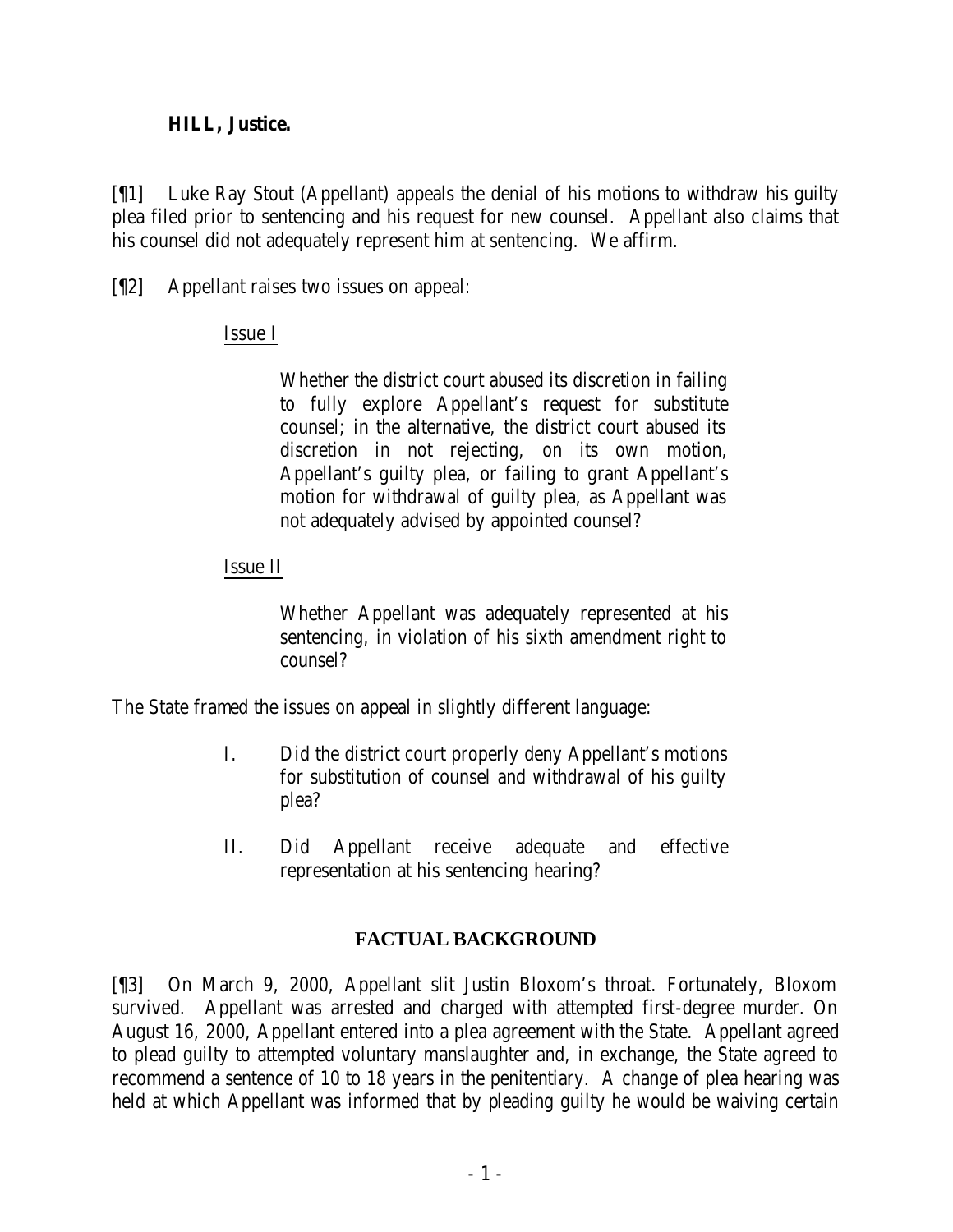rights, including the right to a jury trial. Appellant acknowledged that he understood the consequences of his plea and expressed his desire to proceed with the plea agreement:

> **[***Court***]**: At that time [arraignment] I gave you a number of advisements concerning the rights that you had in connection with the charge. I also talked to you about the consequences of entering a guilty plea. And I believe that I explained to you that if you entered a guilty plea you give up some of the rights that we talked about, including the right to go to trial, the right to confront State witnesses, the right to present witnesses in your defense, the right to object to technical defects in the proceedings, if any.

> And, of course, most importantly, if a person pleads guilty, they subject themselves to possible imposition of all the penalties and consequences that, you know, are a part of the charge that's filed.

> > Do you have any questions about any of that?

**[***Appellant***]**: No, sir.

**. . . .**

**[***Court***]**: So what do you think you want to do, [Appellant], do you think you want to change your plea to the amended charge in hopes the Court will approve the plea agreement we've talked about or not?

**[***Appellant***]**: Yes, sir.

After establishing a factual basis for the plea, the district court accepted Appellant's guilty plea to attempted voluntary manslaughter.

[¶4] On August 28, 2000, Appellant sent a letter to the district court judge expressing dissatisfaction with his counsel and requesting appointment of "an attorney with experience." Appellant also requested a meeting with the judge because he had questions. On September 7, 2000, the district court held a hearing on Appellant's letter. At the hearing, the district court announced that it was treating Appellant's letter as a motion to substitute counsel and as a motion for a withdrawal of his guilty plea. Appellant cited three reasons for his request: (1) his counsel allegedly had informed him that he could go to trial even after changing his plea to guilty; (2) counsel allegedly told him that if he did choose to go to trial after changing his plea, he would not be able to obtain a different counsel and would have to proceed on his own; and, (3) counsel had supposedly told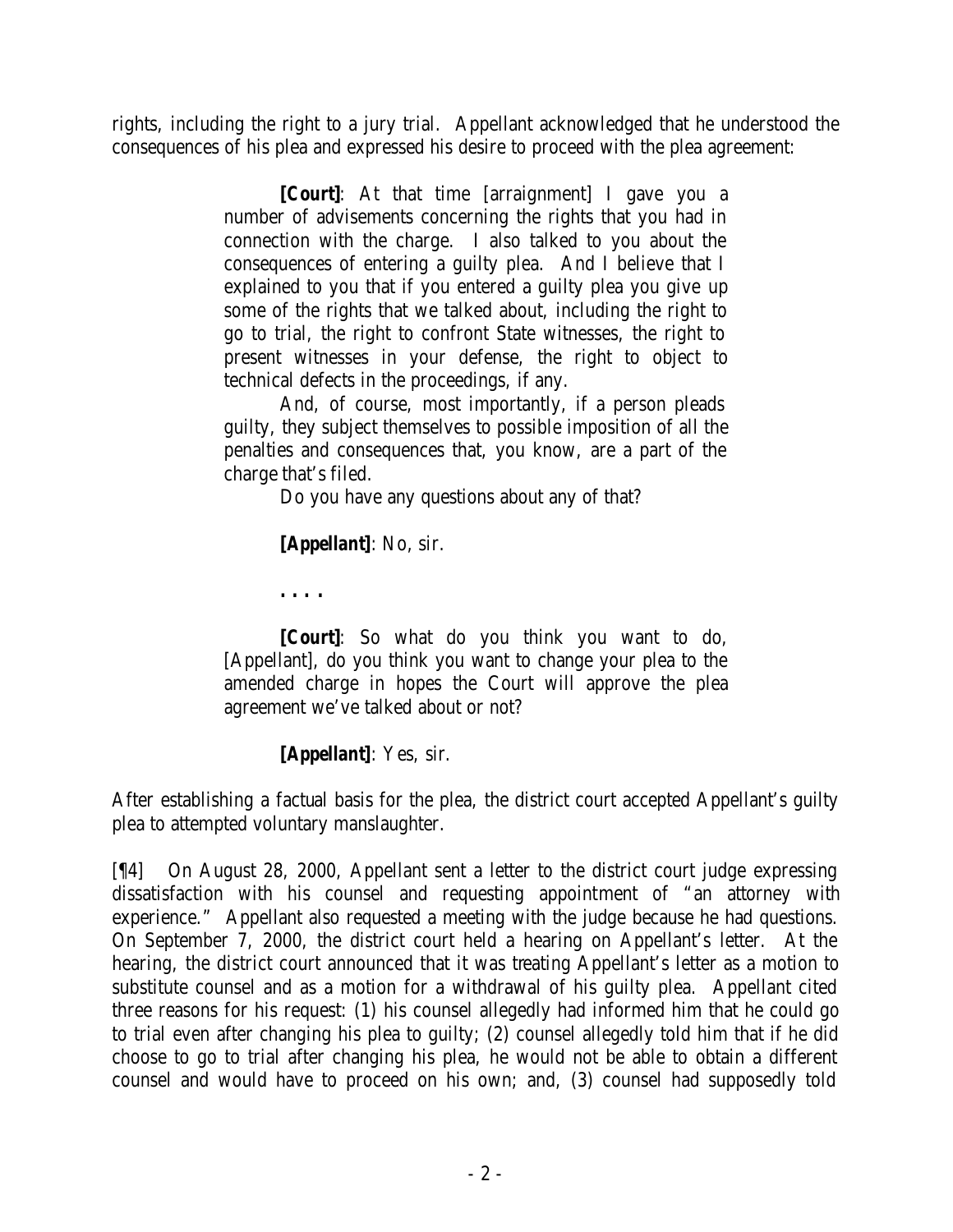Appellant's grandmother that he was certain of Appellant's guilt. During the course of the hearing the following colloquy took place:

> **[***Appellant***]**: The main reason for this [the request for new counsel] was [defense counsel's] comment after the last hearing, Your Honor.

> **[***Court***]**: So your grandmother, to walk out and say, "We know he did it," that is –

> **[***Appellant***]**: -- I don't believe acting professional. That wasn't – wasn't something that your attorney, somebody that's supposed to be representing you, walks out and says to your family. That was – it was – I believe it was very wrong and that –

**[***Court***]**: So that's what you're relying upon?

**[***Appellant***]**: Well, no. I'm not relying on anything, anymore. I don't know all the fancy talk and –

**[***Court***]**: But that's – you're thinking that that was some sort of an error in the case? After you had already pled guilty, some comment made by your lawyer you think somehow justifies you changing your plea?

**[***Appellant***]**: No. I think the error was in his lack of – his lack of counsel when I told him I wanted to change my plea, that I didn't want to take the plea, which was before the hearing. I told him I didn't want to take the plea, that I wanted to go to trial. He did not – he did not – he did not tell me that something like this may happen.

**[***Court***]**: Something like what?

**[***Appellant***]**: Like if I were to take the plea that I didn't have the opportunity for  $-$  to go back to trial. When he offered the plea to me, that was part of –

**[***Court***]**: Wait a minute. I told you that if you pled guilty you would give up your right to trial. I personally told you that before you changed your plea. So I don't know what you're talking about off the record, but on the record I told you that.

**[***Appellant***]**: Right. And I guess off the record – I might have misunderstood what he said, but I believe he told me that even if I changed my plea to guilty that I would still have the option of going – of taking that back and going to trial. Obviously, I misunderstood. And that's another problem. I need to know what's going on. I haven't  $- I$ haven't actually known what's happened since the beginning.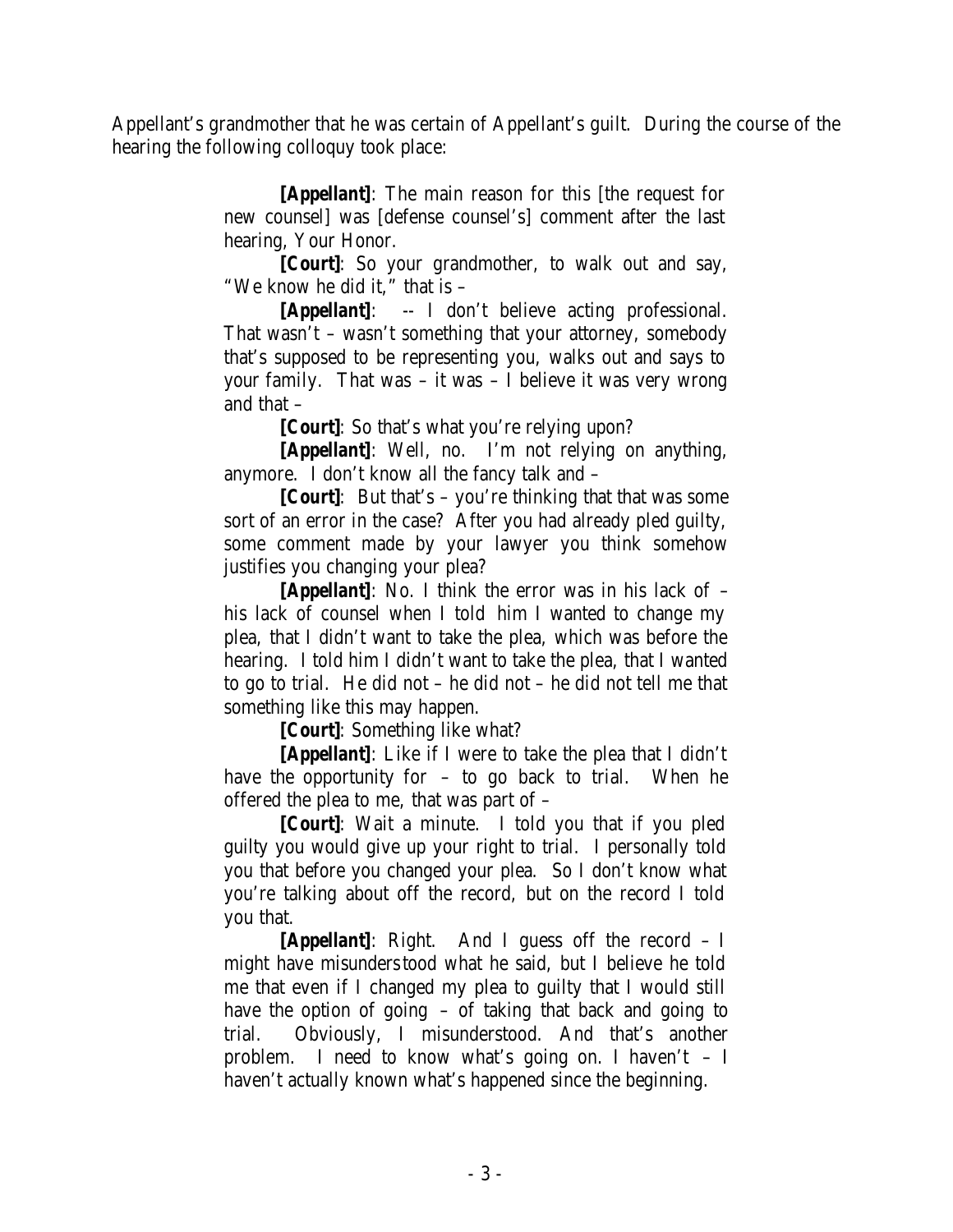**[***Defense Counsel***]**: Your Honor, with regard to [Appellant's] motion to withdraw his plea, I certainly don't want to stand in the way of his ability to seek the Court's permission to do that. I did not necessarily interpret his letter as a motion here for that, although I can see that obviously is his intent.

**[***Appellant***]**: No, it is not my intent. My intent was a continuance so that maybe I can get representation, representation that I would be satisfied with; and then based on what – the reason I was asking for this was to get the representation so that somebody might start telling me what's going on.

**[***Defense Counsel***]**: And I would suggest that if [Appellant's] reasons for seeking to withdraw his plea are having to do with my professional conduct, it puts me in a potential conflict of interest in helping him establish the basis to withdraw his plea; and I would suggest that it would be most appropriate that another attorney aid him in pursuing that goal if that is his goal. And perhaps a decision on that matter should be continued until he's had a chance to consult with counsel.

**[***Prosecutor***]**: Your Honor, it seems to me that what [Appellant] is looking for, according to what he said, is an attorney that he's satisfied with. I don't know [Appellant], and I don't know if such an attorney exists on the face of the earth. [Appellant] finds himself in a tough predicament here.

It seems to me that any decision – if what [Appellant] is trying to do is finished [*sic*] private counsel to represent him, we've got – we've got a sentencing date now, depending on what happens with any motion to withdraw his plea, if that's granted; then we'll have a trial date.

The clock has been running. He apparently has known about this since he sent this letter out August  $28<sup>th</sup>$ . He's had – or his family has had time to try to find counsel for him. I think maybe we're better off waiting to cross those bridges until we come to it. Let's see if he ever finds an attorney that he's satisfied with before we make a decision to grant either a motion – well, grant his motion at least for substitute counsel at this time, because on the basis of it, from what I've heard, he has yet to produce any evidence that would indicate that [defense counsel] has either been incompetent, has a conflict of interest or is otherwise incapable of providing effective assistance of counsel.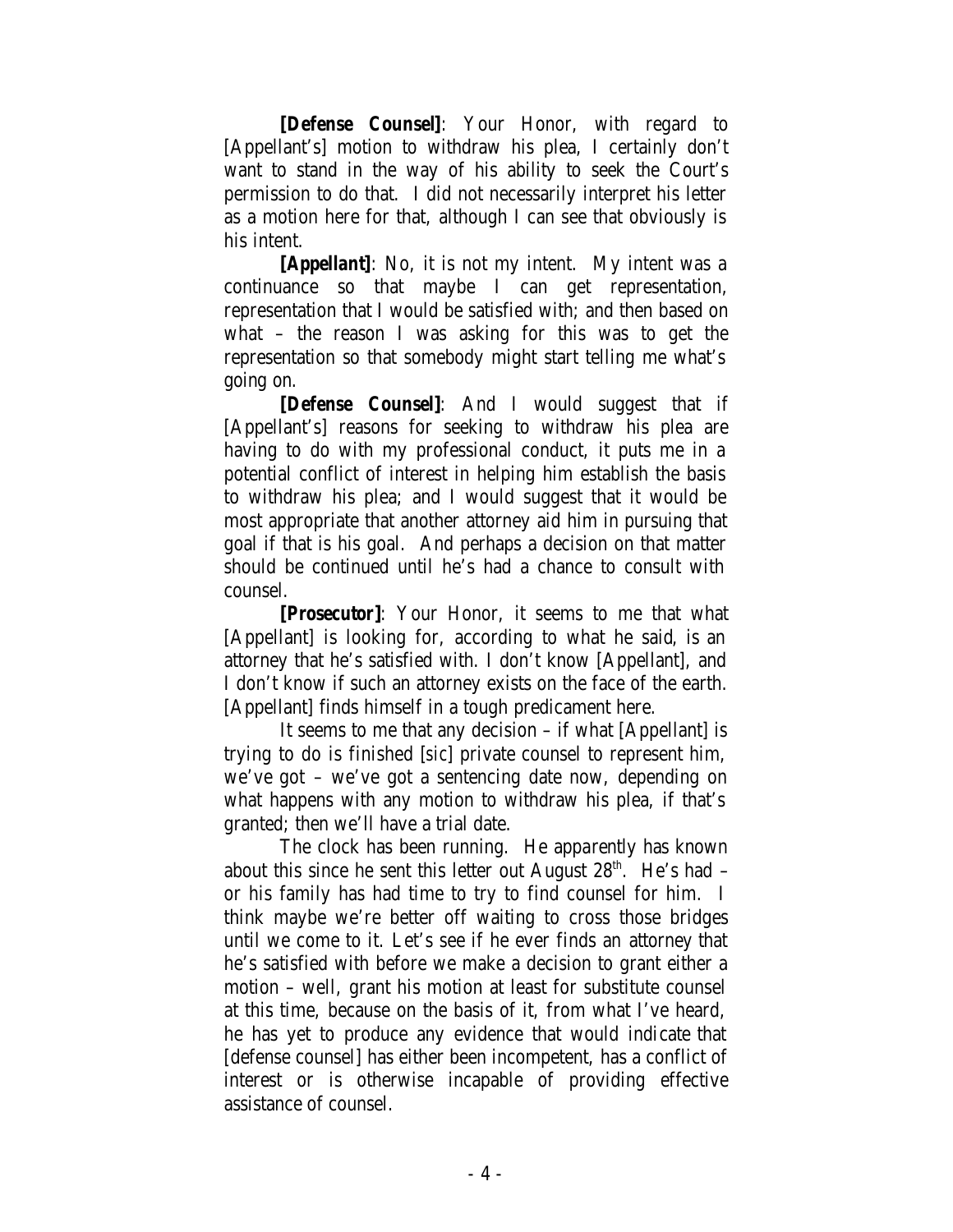**[***Appellant***]**: Your Honor, [the prosecutor] is right. I wrote that letter asking for a continuance so that my family might possibly find an attorney that would represent me, not anybody else's interests, not – not what anybody else thinks. Wouldn't represent his own opinions; he would represent me. But – it sounds like a waste of my breath.

**[***Court***]**: Well, counsel, from the perspective of the criminal justice system, if a defendant is carefully advised of his rights, it would be bad policy to automatically allow lastminute changes in counsel; and, obviously, we have a lot of case law regarding requests to change pleas.

Examining the record in this case in particular, and also trying to construe [Appellant's] comments here this morning favorably for him, the Court still does not see any kind of reasonable or lawful basis that it could conclude that he has not been represented adequately throughout these proceedings, nor does the Court find anything in the record that would indicate a reason to change the plea that he entered back on August 16, 2000.

So the Court is going to treat this letter that we've been talking about as a request for change of counsel and a request for change of plea and it is going to deny both motions.

Also, it is going to deny any request for continuance at this time and order that the matter will be heard for sentencing October 9, 3:30 p.m. so long as the Presentence Investigation Report is available for the [Appellant] at least ten days prior to that date.

[Appellant], if you want to consult with [defense counsel], you certainly may. I'm not kicking him off the case. He's available if you want to talk to him. If you want to talk to any other lawyer, feel free to do that. If you want some other lawyer to be present for you at your expense at the sentencing hearing, that's fine. I have no problem with allowing them to participate. Just be sure if you talk to someone that they file a written entry of appearance in this case so that we can send them copies of any documents that might be filed.

Appellant attempted to obtain counsel at his expense but the effort foundered when a private attorney declined to represent him after reviewing the case.

[¶5] Sentencing on Appellant's guilty plea took place on October 9, 2000. Initially, the district court inquired of Appellant if he had any objections or corrections to make to the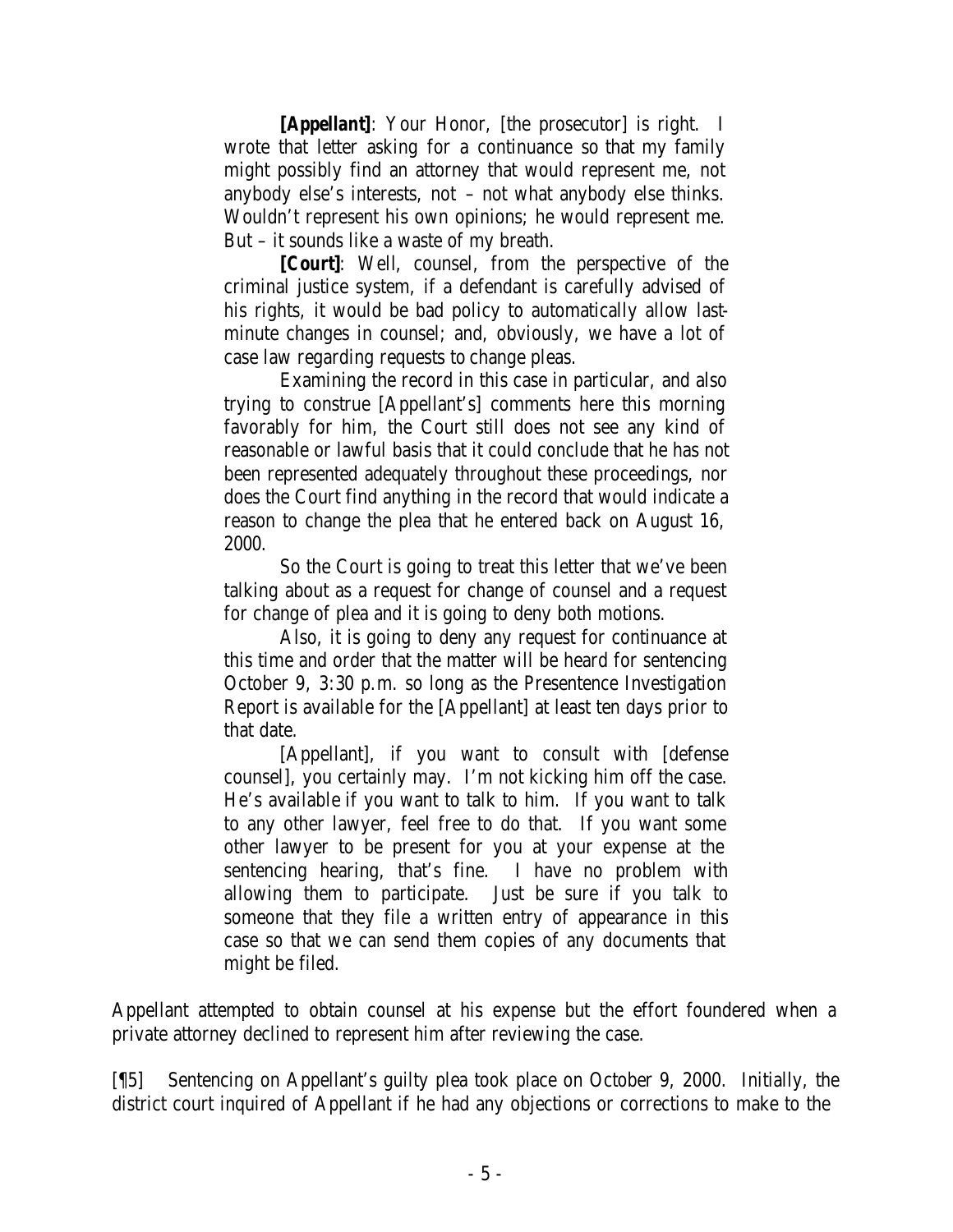Presentence Investigation Report. Appellant replied that he had read the report and had not seen any inaccuracies in it.

[¶6] Next, the district court addressed Appellant's counsel. Prior to the hearing, Appellant's counsel had filed a motion to withdraw because Appellant refused to see or speak with him. Appellant's counsel raised the issue with the district court at the outset of the sentencing hearing:

> Your Honor, [Appellant] has informed me, as he just did the Court, that he doesn't disagree with anything in the PSI.

> I do want to bring to the Court's attention that I earlier filed a motion to withdraw as counsel for [Appellant], because he was refusing to talk to me, wouldn't see me in the jail; and I have not been able to prepare him for this hearing.

> [Appellant] did consent to speak to me just prior to the hearing today and expressed his desire to go ahead with the sentencing; however, because he hasn't been willing to communicate with me, I have not been able to properly prepare for this hearing on his behalf. And that was the reason for my motion to withdraw.

The district court indicated that after reviewing the PSI and the facts surrounding the crime, it was ready to approve the plea agreement recommendation on the sentence. The court then asked Appellant if he wanted to say anything before sentence was announced. Appellant declined the opportunity. The district court then sentenced Appellant pursuant to the plea recommendation to a term of not less than 10 years nor more than 18 years, along with restitution.

## **STANDARD OF REVIEW**

[¶7] Our review of Appellant's contentions on appeal necessitates the application of several different standards. A refusal to appoint substitute counsel is reviewed under an abuse of discretion standard:

> While a trial court has the power in its discretion to appoint substitute counsel, its refusal to do so is not error unless an abuse of discretion is shown. A factual showing of good cause for the appointment of substitute counsel is essential to the demonstration of an abuse of discretion, and good cause is to be found in incompetence, commitment to a position or an interest which would conflict with the furnishing of an effective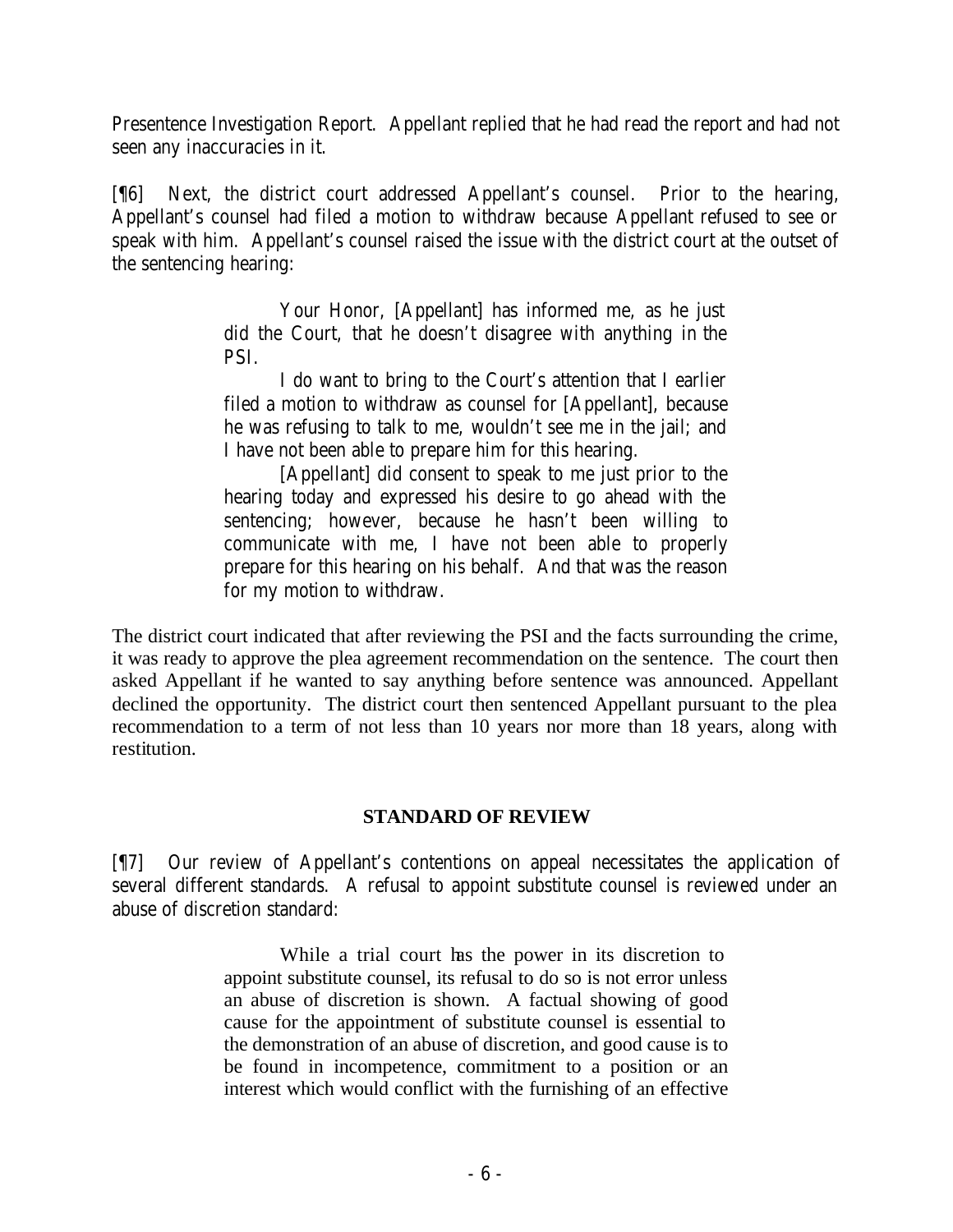defense to the accused, or other good reason to conclude that appointed counsel is unable to furnish effective assistance.

*Bell v. State*, 994 P.2d 947, 951 (Wyo. 2000) (quoting *Irvin v. State*, 584 P.2d 1068, 1071 (Wyo. 1978)). "Judicial discretion is a composite of many things, among which are conclusions drawn from objective criteria; it means a sound judgment exercised with regard to what is right under the circumstances and without doing so arbitrarily or capriciously." *Oldman v. State*, 998 P.2d 957, 960 (Wyo. 2000) (quoting *Byerly v. Madsen*, 41 Wash.App. 495, 704 P.2d 1236 (1985)).

[¶8] The district court's discretion is also at issue in determining whether Appellant should have been allowed to withdraw his guilty plea:

> A defendant does not enjoy an absolute right to withdraw a plea of guilty prior to the imposition of sentence. *Osborn v. State*, 672 P.2d 777, 788 (Wyo. 1983), *cert. denied*, 465 U.S. 1051, 104 S.Ct. 1331, 79 L.Ed.2d 726 (1984); *Ecker v. State*, 545 P.2d 641, 642 (Wyo. 1976). The trial court is vested with discretion to determine whether to grant a motion to withdraw a plea of guilty made prior to sentencing, and it does not abuse that discretion by denying the withdrawal of the plea so long as the requirements of W.R.Cr.P. 11 were complied with at the time the plea was accepted. *Kaldwell v. State*, 908 P.2d 987, 990 (Wyo. 1995). Even when the defendant provides a plausible or just and fair reason for withdrawal of the plea of guilty, the denial of the defendant's motion does not amount to an abuse of discretion if the trial court conducted a careful hearing pursuant to W.R.Cr.P. 11 at which the defendant entered a plea or pleas of guilty that was knowing, voluntary, and intelligent. *Osborn*, 672 P.2d at 778- 79.

*Nixon v. State*, 4 P.3d 864, 868-69 (Wyo. 2000).

[¶9] Appellant also alleges that his Sixth Amendment right to be represented by counsel at sentencing was violated. This claim implicates a constitutional right, and as such, requires a *de novo* assessment on appeal. *Sidwell v. State*, 964 P.2d 416, 418 (Wyo. 1998) (citing *United States v. McCarty*, 82 F.3d 943, 949 (10<sup>th</sup> Cir. 1996), *cert. denied*, 519 U.S. 903, 117 S.Ct. 257, 136 L.E.2d 183 (1996)).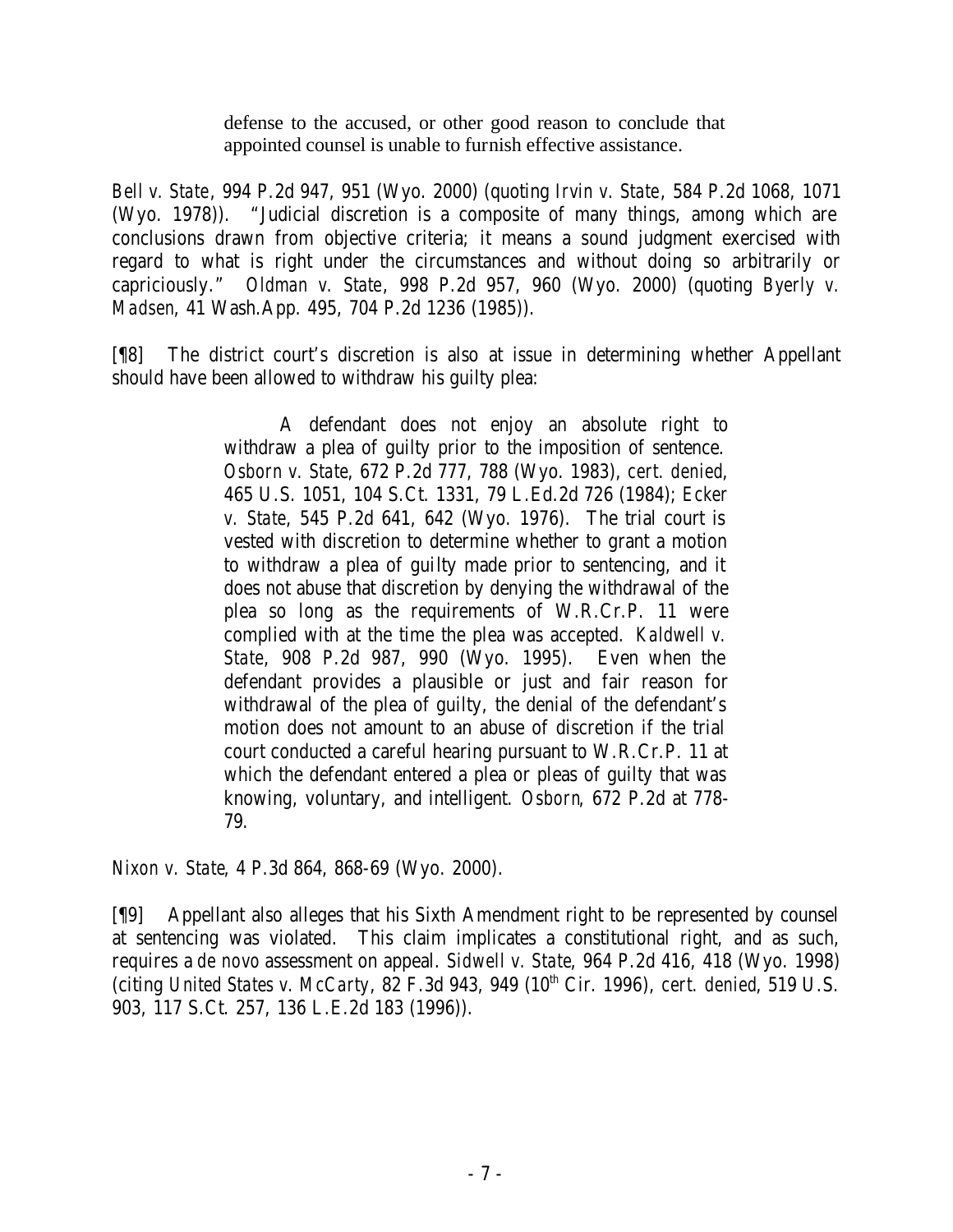#### **DISCUSSION**

#### *Substitute Counsel*

[¶10] Appellant raises two challenges to the district court's denial of his request for substitute counsel. First, he argues that the district court failed to "adequately and fully explore, through a formal inquiry, [Appellant's] reasons for [requesting] substitute counsel." Essentially, Appellant complains that the district court listened to him and made a decision based on its observations of his counsel's performance, which fell below the court's duty to formally explore his concerns about his counsel and his reasons for desiring substitute counsel. Second, Appellant contends that the district court abused its discretion by not granting his request for substitute counsel because he had adequately demonstrated a lack of communication, incorrect legal advice, and a lack of faith in his counsel's performance.

[¶11] We are at a loss to comprehend Appellant's contention that the district court failed to fully and completely explore his request for substitute counsel. The court held a formal procedure – a hearing – wherein Appellant was allowed to present the reasons behind his request. The record clearly shows that the district court gave Appellant the benefit of the doubt and treated his letter as a motion for substitute counsel. The hearing on that motion was conducted with Appellant and his counsel present. Appellant was given every opportunity to present his case. The district court listened to him and asked questions of him and of his counsel. The portion of that hearing quoted above in our discussion of the factual and procedural history of this case clearly belies Appellant's claim that the district court did not afford him a full and adequate opportunity to explain his position. Furthermore, Appellant's brief fails to suggest exactly where the district court failed in making an inquiry into his request for substitute counsel. Nor does it suggest what alternative procedure would have been appropriate. In short, Appellant has completely failed to meet his burden of demonstrating that the district court's consideration of his request was procedurally deficient in any way.

[¶12] After reviewing the transcript of the hearing in conjunction with the record, we are unable to find any reason constituting good cause that would support an order substituting counsel. At the hearing, Appellant pointed to three factors influencing his decision to request substitute counsel: (1) allegedly incorrect legal advice; (2) a purported comment by counsel to his grandmother on the certainty of Appellant's guilt; and, (3) a perceived lack of experience. The district court noted that it did not see any reasonable or lawful basis from which it could be concluded that Appellant was not provided with adequate representation.<sup>1</sup> The district court properly focused on whether Appellant had received effective legal representation:

 <sup>1</sup> The allegation that defense counsel had allegedly provided erroneous legal advice regarding the effect of Appellant's guilty plea on his right to a jury trial would certainly, if true, be evidence of ineffective representation. However, as the district court noted, Appellant's claim is dubious in light of the fact that Appellant was informed of the consequences of his guilty plea at the change of plea hearing. The district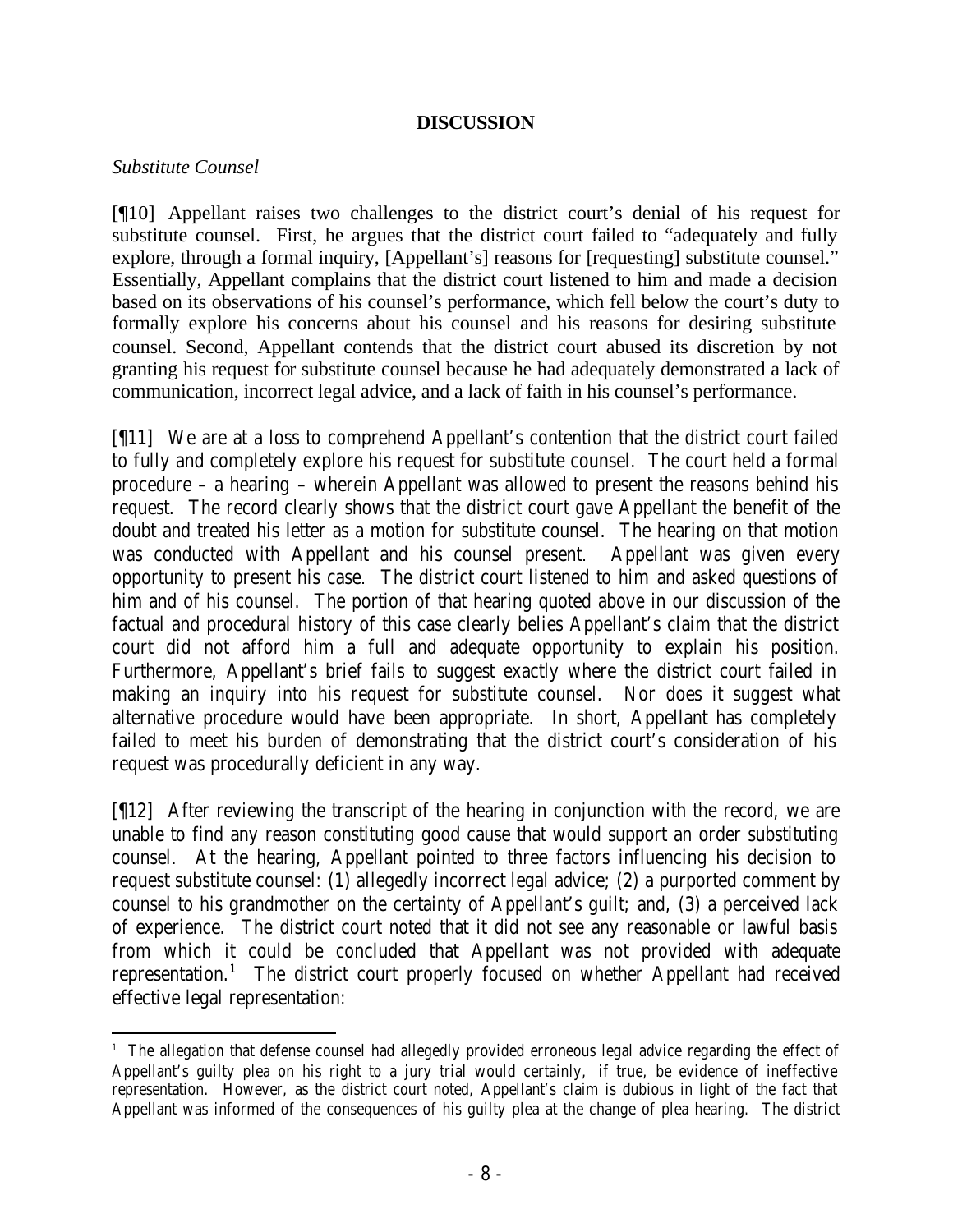The United State Supreme Court has ruled that the Sixth Amendment does not guarantee a meaningful relationship with appointed defense counsel. *Morris v. Slappy*, 461 U.S. 1, 13- 14, 103 S.Ct. 1610, 75 L.Ed.2d 610 (1983).

> [T]he purpose of providing assistance of counsel "is simply to ensure that criminal defendants receive a fair trial," *Strickland v. Washington*, 466 U.S. 668, 689, 104 S.Ct. 2052, 80 L.Ed.2d 674 (1984), and that in evaluating Sixth Amendment claims, "the appropriate inquiry focuses on the adversarial process, not on the accused's relationship with his lawyer as such." *United States v. Cronic*, 466 U.S. 648, 657, n.21, 104 S.Ct. 2039, 80 L.Ed.2d 657 (1984).

*Wheat v. United States*, 486 U.S. 153, 159, 108 S.Ct. 1692, 100 L.Ed.2d 140 (1988).

*Bell,* 994 P.2d at 951-52. "The test is whether you have an effective, legal counsel representing you." *Id.*

[¶13] The record supports the district court's conclusion. For example, prior to Appellant's plea agreement, his counsel made the following filings with the district court: a demand for discovery; a motion for prior notice of the State's intent to introduce evidence under W.R.E. 404, 608, and 609; a notice of intent to introduce expert testimony concerning Appellant's mental condition based upon his use of alcohol on the night of the incident in light of his history of alcohol abuse and alcohol-induced blackouts; a motion opposing the State's use of photographic evidence of the victim's injuries because of their inflammatory and prejudicial potential; a memorandum in support of a defense expert's testimony regarding Appellant's extreme intoxication that caused amnesic blackouts; and a motion opposing the introduction of evidence that Appellant had purchased alcohol for minors. These filings, along with defense counsel's arguments during motion hearings, support the district court's finding that Appellant was provided effective representation on his behalf. Indeed, Appellant's defense counsel was ultimately able to secure a plea agreement. This is significant in light of the fact that Appellant was charged with attempted first-degree murder, which carries a potential sentence of life imprisonment. Under these circumstances, we conclude that the district court did not abuse its discretion when it denied Appellant's request to substitute counsel.<sup>2</sup>

court clearly explained the consequences to Appellant who acknowledged that he understood those consequences prior to entering his guilty plea.

<sup>&</sup>lt;sup>2</sup> It should be noted that although the district court denied Appellant's request to assign a new public defender, the court did give Appellant the option of retaining private counsel.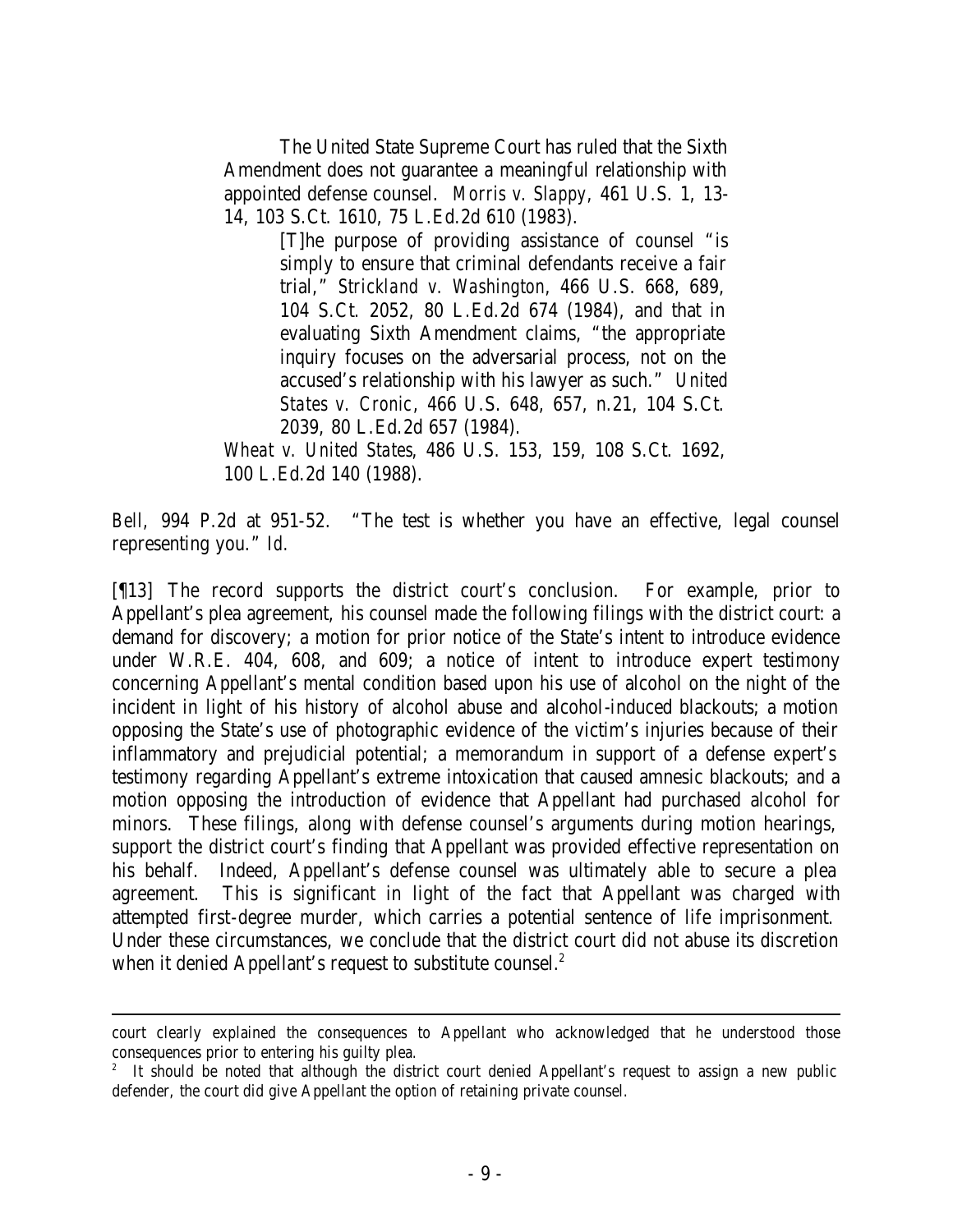## *Withdrawal of Guilty Plea*

[¶14] In addition to a request for substitute counsel, the district court treated Appellant's letter as a motion to withdraw his guilty plea. During the hearing on his letter, Appellant expressly stated that it was not his intent to withdraw his plea. Nevertheless, the district court addressed the issue as if it had been raised and concluded that Appellant had failed to meet his burden under W.R.Cr.P. 32(d) for withdrawing a guilty plea. On appeal, Appellant contends that the hearing on his letter conclusively demonstrated that his plea, when originally made, was not knowingly, voluntarily, or intelligently given. Accordingly, Appellant argues that the district court abused its discretion in accepting his guilty plea in the first instance or, in the alternative, denying his motion to withdraw his plea.

[¶15] The district court does not abuse its discretion by denying a motion made prior to sentencing to withdraw a guilty plea if the requirements of W.R.Cr.P. 11 are complied with at the time the plea is accepted.<sup>3</sup> Nixon, 4 P.3d at 868. We will not disturb the district court's decision so long as it could have reasonably concluded as it did. *Nixon*, 4 P.3d at 869. Like the district court, we will give Appellant the benefit of the doubt and address his letter as if it had been a motion to withdraw his guilty plea despite his explicit statement before the court that he had no intention of making such a motion.

 3 We recently expanded on the factors a district court should consider when deciding whether to allow the withdrawal of a guilty plea:

A defendant has no absolute right to withdraw a plea of guilty before sentence is imposed, and where the strictures of W.R.Cr.P. 11 have been met, and the defendant intelligently, knowingly, and voluntarily entered into his plea of guilty, the district court's decision to deny such a motion is within its sound discretion. *Burdine v. State*, 974 P.2d 927, 929-30 (Wyo. 1999); 3 Charles Alan Wright, *Federal Practice and Procedure: Criminal 2d* § 538 (1982 and Supp. 2001). Seven factors have been suggested as pertinent to the exercise of the court's discretion: (1) Whether the defendant has asserted his innocence; (2) whether the government would suffer prejudice; (3) whether the defendant has delayed in filing his motion; (4) whether withdrawal would substantially inconvenience the court; (5) whether close assistance of counsel was present; (6) whether the original plea was knowing and voluntary; and (7) whether the withdrawal would waste judicial resources. 3 Wright, *Federal Practice and Procedure: Criminal 2d* § 538 (Supp. 2001); *United States v. Black*, 201 F.3d 1296, 1299-1300 (10<sup>th</sup> Cir. 2000).

*Frame v. State,* 2001 WY 72, ¶ 7, 29 P.3d 86 ¶ 7 (Wyo. 2001). Our decision in *Frame* was issued after the district court's order in this case. Accordingly, we review the district court's order in the context of our precedent that existed at that time. The resolution we reach in this case would not be markedly different if we examined it under *Frame*.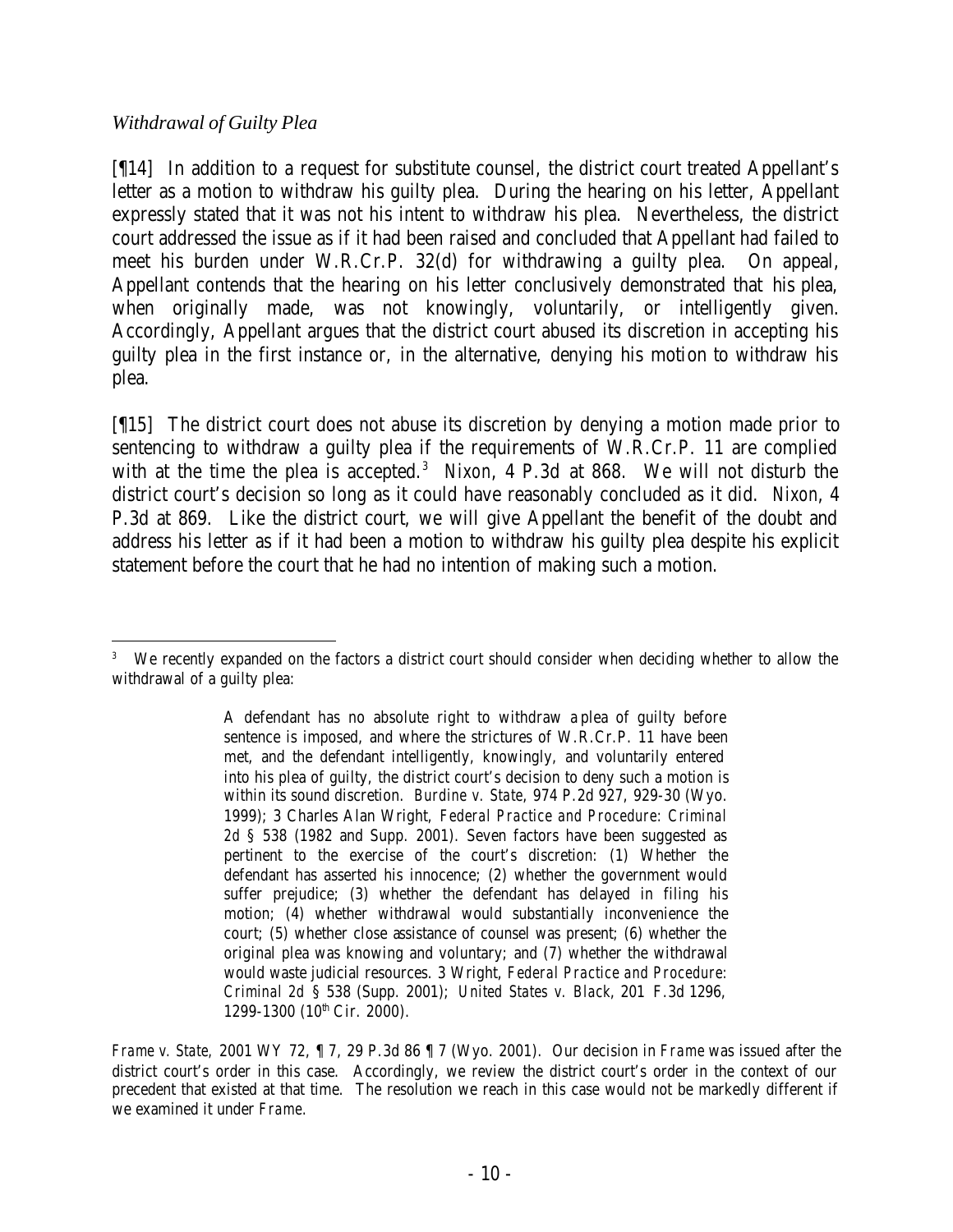[¶16] "A condition precedent to our acceptance of the proposition that an accused has effectively changed his plea from not guilty to guilty, and thus made up an issue upon which judgment could be entered and sentence pronounced, is a showing on the record that [W.R.Cr.P. 11] has been complied with." *Hoggatt v. State*, 606 P.2d 718, 724 (Wyo. 1980). Pursuant to Rule 11, before a district court can accept a guilty plea, it must inform a defendant on the record in open court and in the presence of counsel of the following:

> (1) The nature of the charge to which the plea is offered, the mandatory minimum penalty provided by law, if any, and the maximum possible penalty provided by law and other sanctions which could attend a conviction including, when applicable, the general nature of any mandatory assessments (such as the surcharge for the Crime Victim Compensation Account), discretionary assessments (costs, attorney fees, restitution, *etc*.) and, in controlled substance offenses, the potential loss of entitlement to federal benefits . . . .

. . . .

- (2) The defendant has the right to be represented by an attorney at every stage of the proceedings and, if necessary, one will be appointed to represent the defendant;
- (3) The defendant has the right to plead not guilty or to persist in that plea if it has already been made, the right to be tried by a jury and at that trial the right to the assistance of counsel, the right to confront and cross-examine adverse witnesses, the right to court process to obtain the testimony of other witnesses, and the right against compelled selfincrimination;
- (4) If a plea of guilty or nolo contendere is accepted by the court there will not be a further trial of any kind, so that by pleading guilty or nolo contendere the defendant waives the right to a trial; and
- (5) If the court intends to question the defendant under oath, on the record, and in the presence of counsel, about the offense to which the defendant has pleaded guilty, that the defendant's answers may later be used against the defendant in a prosecution for perjury or false statement.

W.R.Cr.P.  $11(b)(1)-(5)$ .

[¶17] As noted above, our focus is on the proceedings at the time Appellant's plea was accepted. A review of the colloquy between Appellant and the district court discloses that the requirements of Rule 11 were satisfied during the change of plea proceedings. The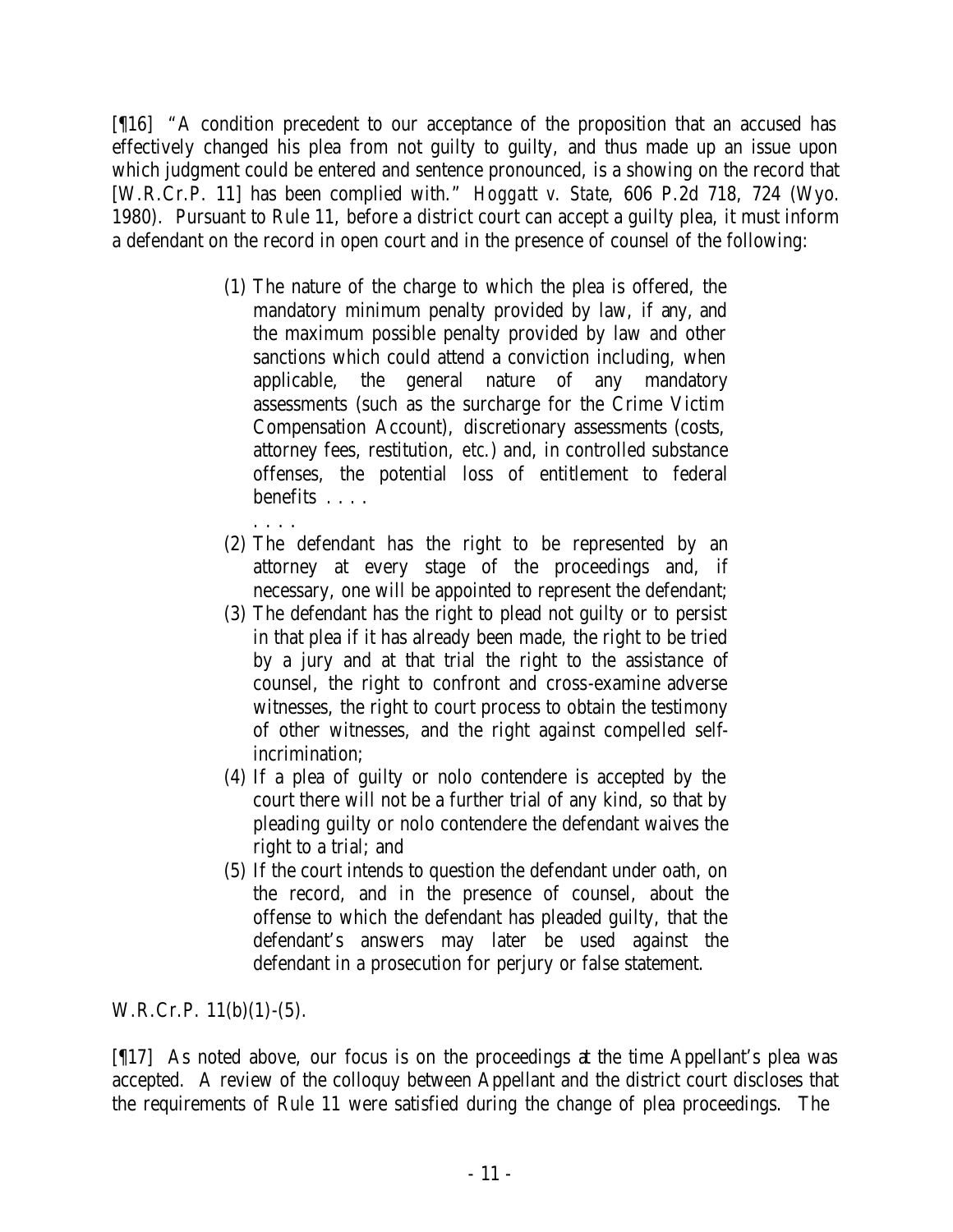court clearly explained the consequences of a guilty plea and the rights Appellant would be waiving if he acquiesced in the plea. Appellant acknowledged that he understood the nature of the proceedings and the consequences of a guilty plea. Appellant fails to point to any specific part of the change of plea proceedings indicative of noncompliance with the requirements of Rule 11. Accordingly, we conclude that the district court did not abuse its discretion in denying Appellant's motion to withdraw his guilty plea.

## *Sentencing*

[¶18] Appellant claims that he was effectively denied representation at sentencing because communications with his court-appointed counsel had irretrievably broken down. The result, Appellant claims, was to leave him without any legal advice and thus unprepared for sentencing. Appellant argues that this effectively left him to proceed *pro se* at sentencing without proper warnings established in this Court's opinion in *Trujillo v. State*, 2 P.3d 567, 573-75 (Wyo. 2000). Accordingly, Appellant contends this case should be remanded for re-sentencing.

[¶19] In *Trujillo*, the defendant repeatedly interfered with his court-appointed counsel's ability to represent him. Trujillo ultimately went through four attorneys. Understandably frustrated, the district court elected to proceed with sentencing without appointing a fifth attorney. Thus, Trujillo was sentenced without any legal representation. We concluded that a defendant's actions could be so dilatory and obstructive that he could be deemed to have waived his right to legal representation. However, in order for that waiver to be knowing and voluntary, we required the trial court to warn the defendant that his continued misbehavior would result in a wavier of that right. *Trujillo*, 2 P.3d at 572-75.

[¶20] Our decision in *Trujillo* is not applicable to Appellant's situation. *Trujillo* concerns the procedure a trial court must follow when a defendant's dilatory and obstructionist behavior make it impossible for him to have legal representation. Trujillo did not have any counsel representing him at his sentencing. In this case, Appellant was represented at sentencing by counsel, who appeared on his behalf and participated in the hearing. Appellant's contention that he was "effectively" deprived of representation because of his refusal to speak with his counsel prior to the sentencing hearing does not alter the fact that he was represented by counsel. If one accepts Appellant's position, then his complaint is more properly characterized as an ineffective assistance of counsel claim. However, Appellant does not make any argument on that basis, and we will not make it for him.

[¶21] Furthermore, Appellant makes a broad claim that he was unprepared for the sentencing hearing. However, he utterly fails to articulate how he was unprepared. The record discloses that Appellant had reviewed the PSI prior to the hearing and had no objections to it. Appellant also declined the opportunity to speak to the court prior to sentencing. Appellant does not suggest what additional preparation he would have undertaken. He makes no argument that his sentence, which was pursuant to the terms of